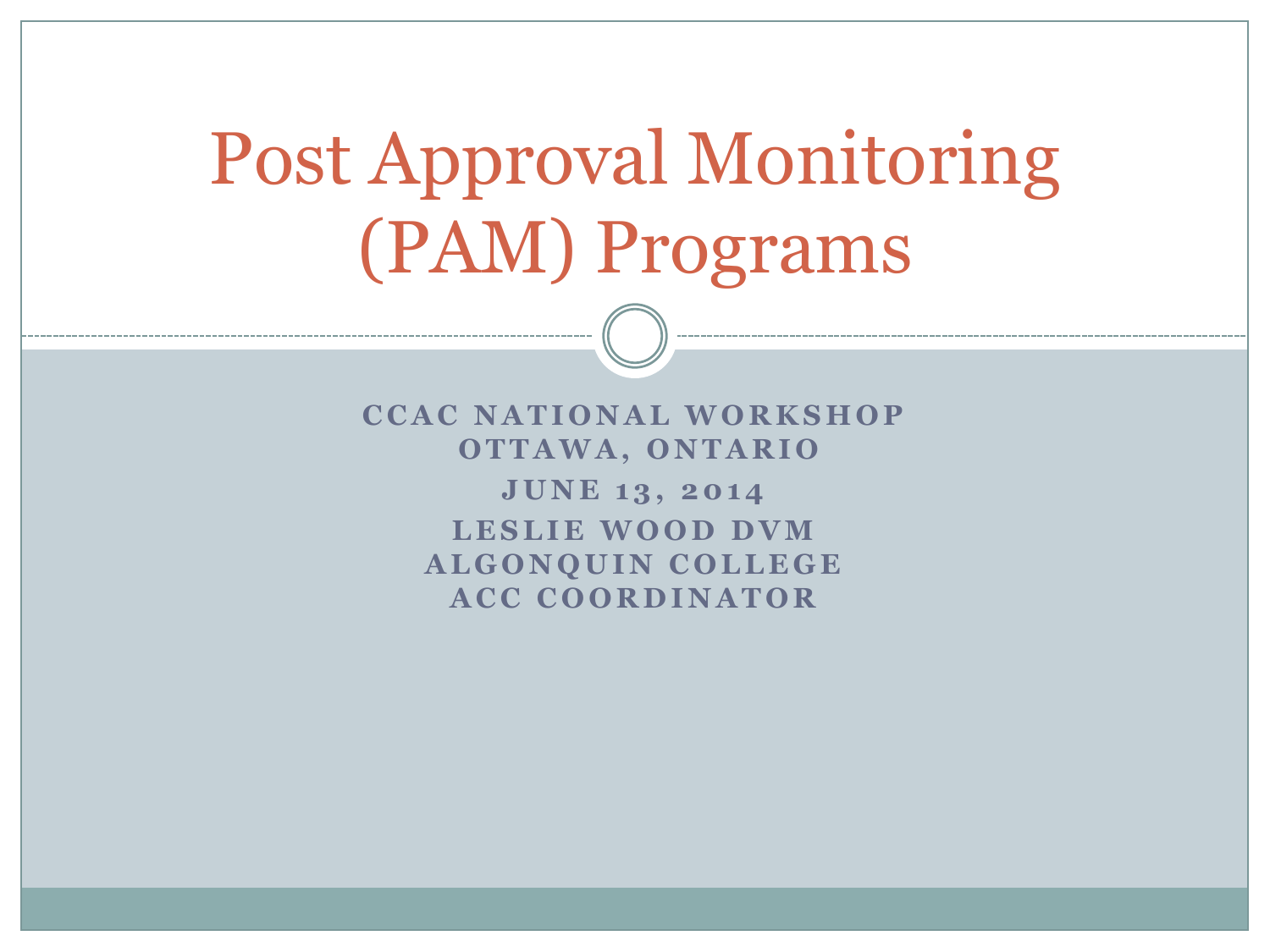## Animal Care Committees (**ACC**s)

- ACCs act at the local facility level to provide ethical oversight and assessment of the animal care and use program of facilities that use animals for research, teaching and testing (science).
- The purpose of this oversight is to provide the best possible life for the animals. .
- **CCAC's Guidelines and Policies** provide direction to ACCs as to how to provide this oversight.
- **ACCs perform ethical review and approval of** Protocols prior to animal use AND ACC must assure post approval monitoring (PAM) occurs during and continues after the animals' use
- **PAM** program is developed by the ACC members with the purpose of **ensuring what they have approved is in fact what is actually happening to the animals**.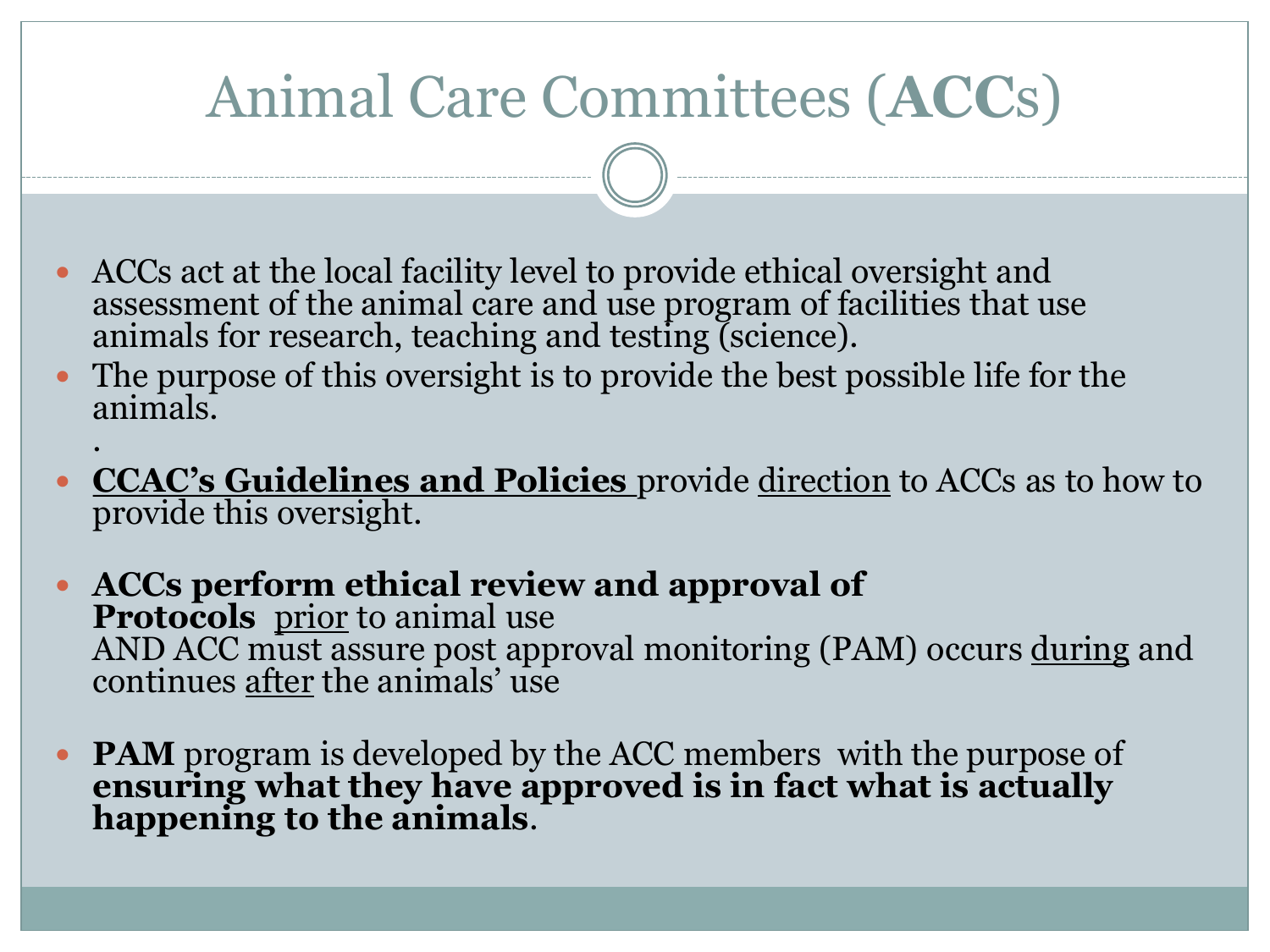## **Undertaking** a PAM Program

PAM Program must suit your specific animal care and use program but still fulfil the purpose of ensuring that what has been approved is what is actually happening.

- Protocols, SOPs, agendas must be clearly written, detailed, up to date, and available for and understood by all who use them
- Monitoring must be collaborative with each person's role well defined
- Programs are affected greatly by the size and characteristics of the animal care and use program (teaching versus invasive research)
- Requires continuous oversight + review + revision
- Wide variety of methods can be used to accomplish a sound program
- Use to identify and address difficulties and concerns
- Use to ID and recognize the positives of your program.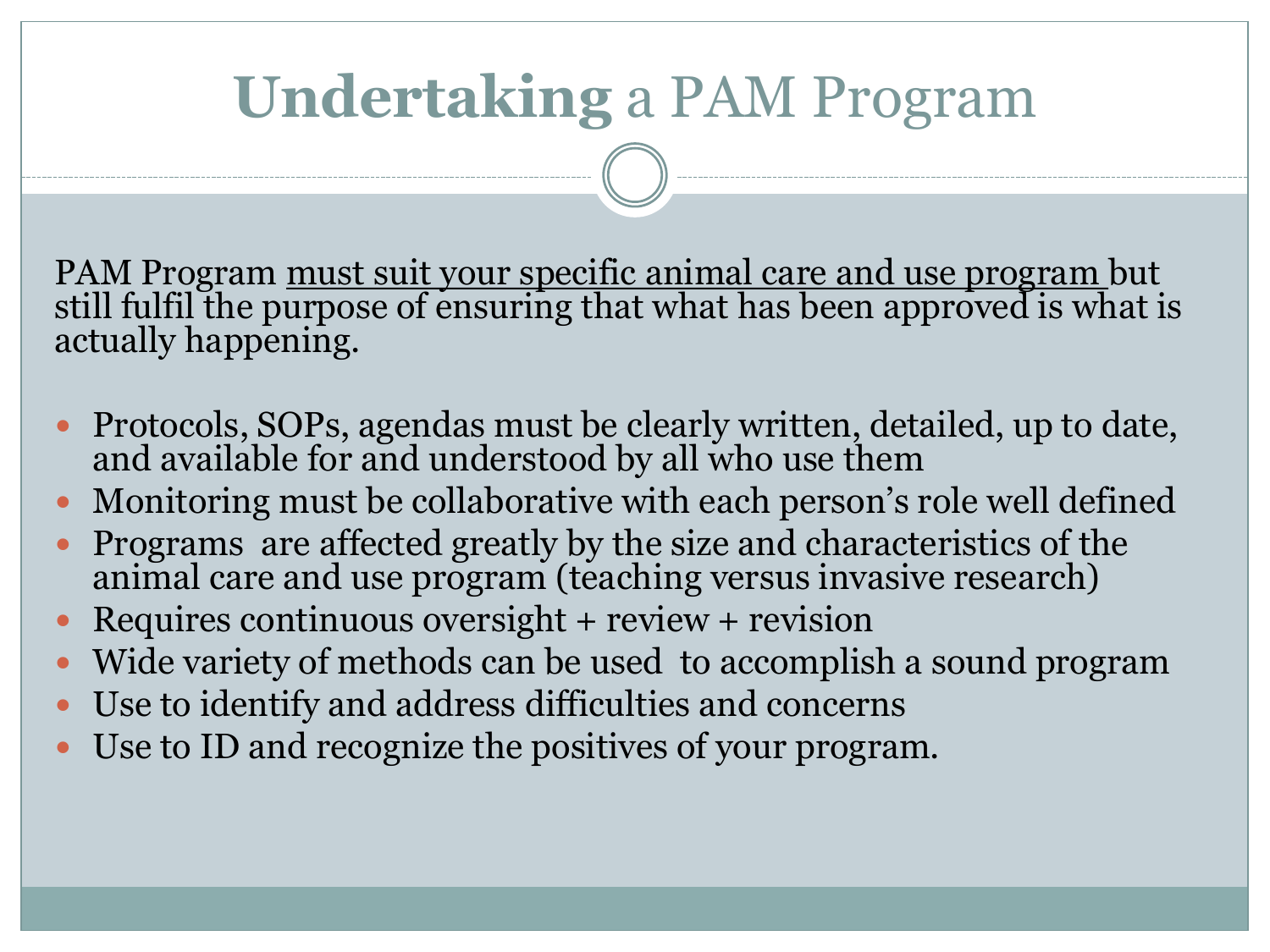### **Start with**:

**Quality Protocols, SOPs, Agendas, Endpoints**

- Should be clearly written and detailed
- **Endpoints** and objective monitoring parameters defined (pain scales)
- Must be reviewed regularly and kept up to date
- All who will be using them must be very fully aware of their content (train + evaluate training)

• Must be readily available for all for reference and use If all who work with the animals fully understand what has been approved to be done, it is more likely that is how they will do it.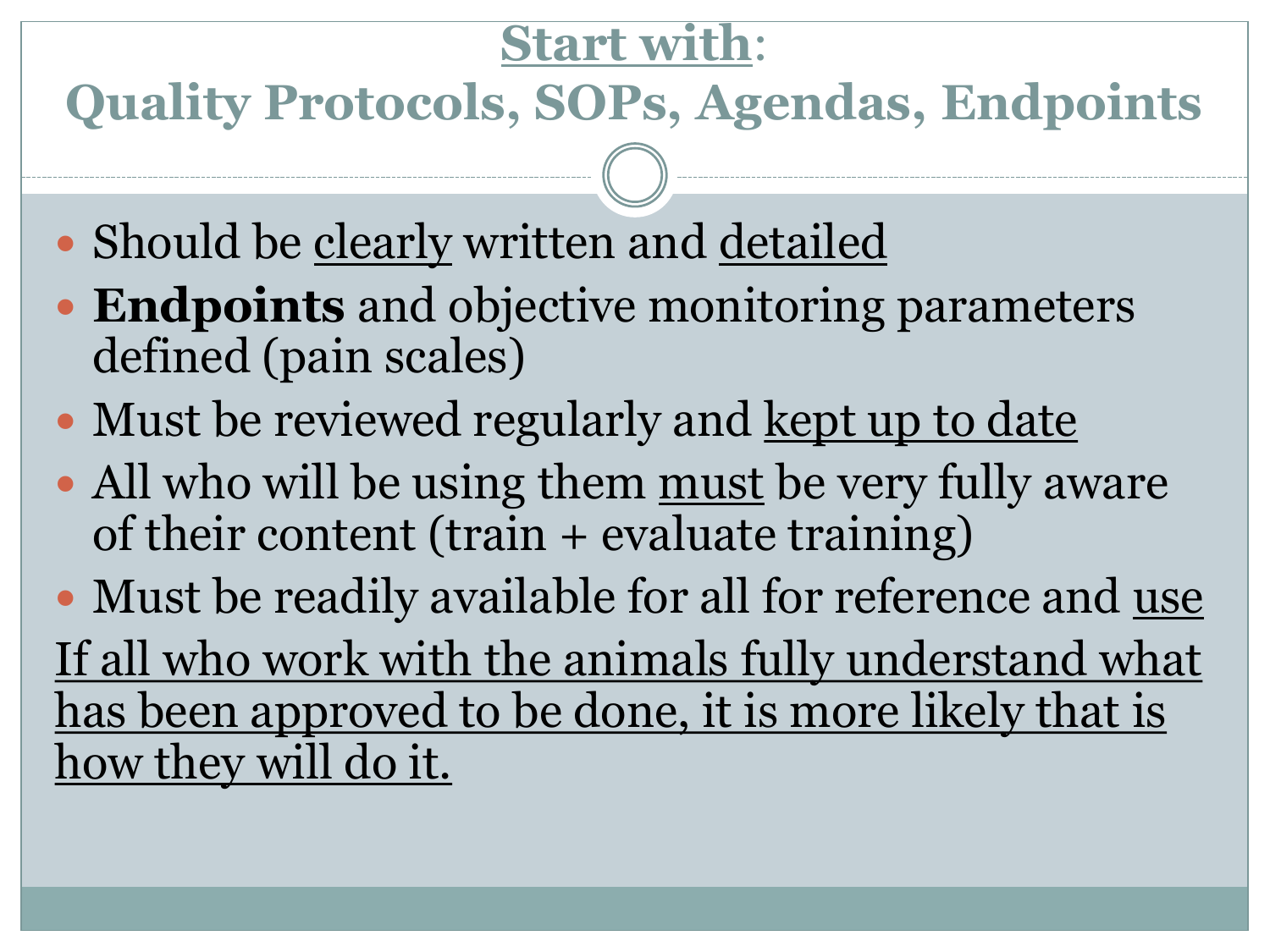Wide Variety of **Methods** to Accomplish a PAM Program Collaborative with Roles Defined for Personnel

### **Methods**

- Regular observation
- Scheduled/unscheduled observations of procedures
- Scheduled meetings

**PAM should be non-confrontational**

#### **Personnel**

- Facility manager/techs
- Veterinarian/trainer

 Veterinarian, ACC Coordinator, Chair other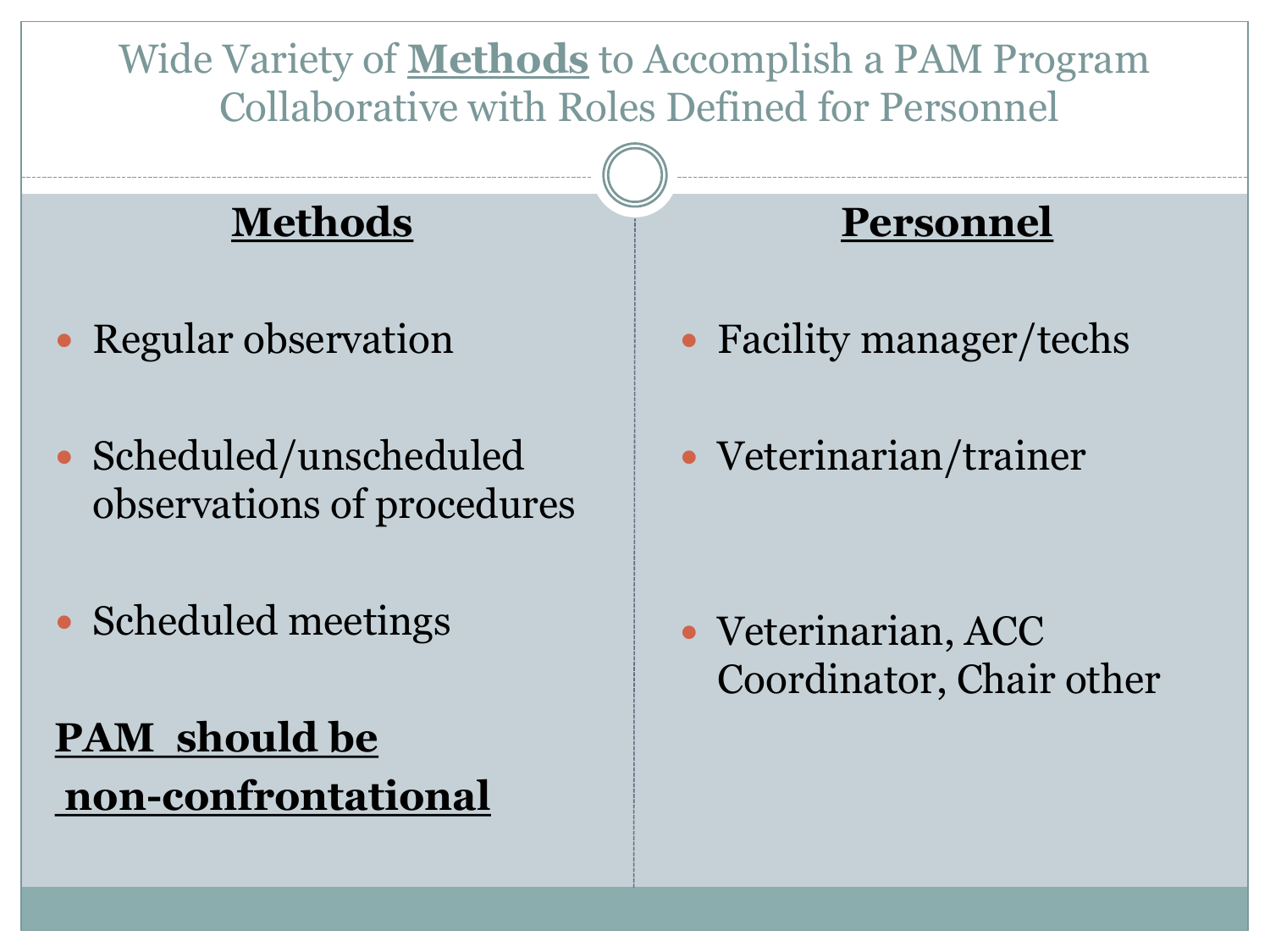## Size and Characteristics of the Program

#### **Small /Teaching /Vet Tech**

- Many faculty at the facility are themselves on the ACC, therefore fully understand CCAC ethical opinion and oversight
- Procedures often are meant to benefit the animal + and are minimally invasive
- **Procedures** such as spays are routinely observed by many: i.e. Veterinarian, techs, and students
- **Curriculum review meetings are held regularly** and are an excellent opportunity to incorporate PAM review
- Relatively easy to provide regular/continuous review and revision of procedures

#### **Large – Research**

- People working with animals may be researchers or students unfamiliar with CCAC Guidelines
- Procedures usually are not primarily of benefit to the animals
- Procedure may be invasive
- Procedures may occur off regular working hours
- Scheduling of observation of procedures may be difficult.
- PAM meetings with researchers may be challenging to schedule
- Facility SOPs versus differing ones in different labs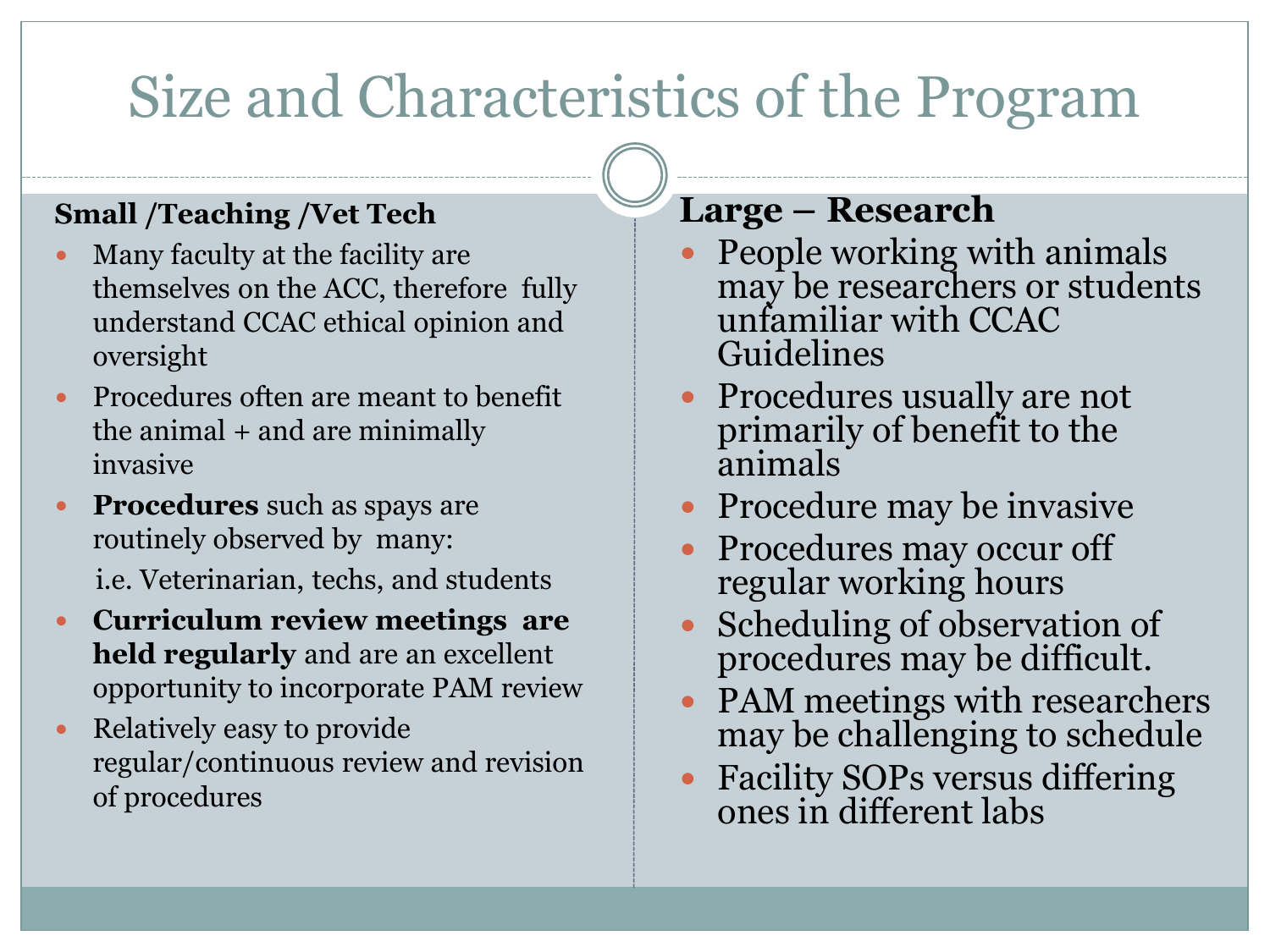### Learning from Your PAM Program

- 1. Continuous monitoring and reporting to ACC i.e. Veterinarian responsible for pain management and anaesthetic: prompt updating of SOPs in response to drug shortages and SOP reviewed by ACC at next meeting.
- 2. Timely improvements in response to PAM Review Immediately following a PAM review of a course (i.e. involving handling of mice) make changes to the agenda, anaesthetic regime etc. for the next delivery which may be a year away and possibly with new instructors.
- 3. Response to problems identified in the PAM Review. (i.e. housing problems with dogs/anxiety) Take necessary steps to correct ASAP. i.e. Put in an outside dog run to allow more exercise.